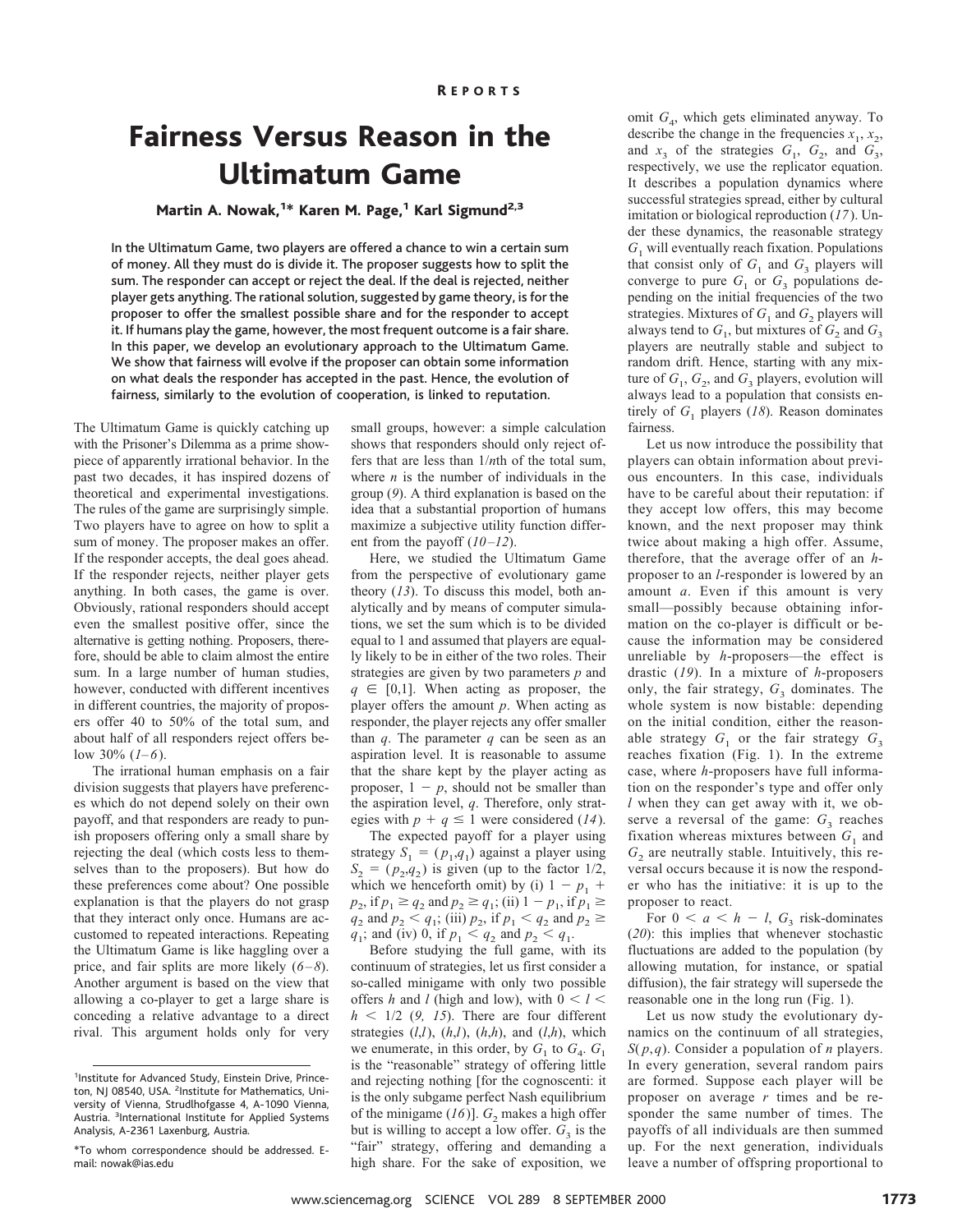their total payoff. Offspring adopt the strategy of their parents, plus or minus some small random value. Thus, this system includes selection and mutation. As before, we can interpret these dynamics as denoting biological or cultural reproduction. We observe that the evolutionary dynamics lead to a state where all players adopt strategies that are close to the rational strategy, *S*(0,0).

Let us now add the possibility that a proposer can sometimes obtain information on what offers have been accepted by the responder in the past. We stress that the same players need not meet twice. We assume that a proposer will offer, whatever is smaller, his own *p*-value or the minimum offer that he knows has been accepted by the responder during previous encounters. In addition, we include a small probability that proposers will make offers that are reduced by a small, randomly chosen amount. This effect allows a proposer to test for responders who are willing to accept low offers. Hence, *p* can be seen as a proposer's maximum offer, whereas *q* represents a responder's minimum acceptance

**Fig. 1.** Fairness dominates in the mini-ultimatum game if proposers have some chance of finding out whether responders might accept a low offer. There are three strategies: the reasonable strategy  $G_1(l,l)$  offers and accepts low shares; the fair strategy *G*3(*h*,*h*) offers and accepts high shares; the strategy  $G_2(h,l)$ offers high shares but is willing to accept low shares. If there is no information on the respond-

#### R EPORTS

level. Each accepted deal is made known to a fraction *w* of all players. Thus, individuals who accept low offers run the risk of receiving reduced offers in the future. In contrast, the costly act of rejecting a low offer buys the reputation that one accepts only fair offers. Figure 2 shows that this process can readily lead to the evolution of fairness. The average *p* and *q* values depend on the number of games per individual, *r*, and the fraction *w* of individuals who find out about any given interaction. Larger *r* and *w* values lead to fairer solutions.

Hence, evolutionary dynamics, in accordance with the predictions of economic game theory, lead to rational solutions in the basic Ultimatum Game. Thus, one need not assume that the players are rational utility-maximizers to predict the prevalence of low offers and low aspiration levels. Whatever the evolutionary mechanism—learning by trial and error, imitation, inheritance—it always promotes the same reasonable outcome: low offers and low demands.

If, however, we include the possibility that individuals can obtain some information on which offers have been accepted by





er's type,  $a = 0$ , then the reasonable strategy  $G_1$  dominates the overall dynamics:  $G_1$  and  $G_3$  are bistable,  $G_2$  and  $G_3$  are neutral, but  $G_1$  dominates  $G_2$ . If there is some possibility of obtaining information on the responder's type, then we assume that *h*-proposers will reduce their average offers to *l* -responders by an amount *a*. For  $0 < a < h - l$ , both  $G_1$  and  $G_3$  dominate  $G_2$ .  $G_1$  and  $G_{_3}$  are still bistable, but the fair strategy has the larger basin of attraction; adding noise or spatial<br>effects will favor fairness. In the special limit, a = h  $-$  l, which can be interpreted as having full information on the responders type, the game is reversed:  $G_1$  and  $G_2$  are neutral, whereas  $G_3$ dominates *G*<sub>2</sub>; *G*<sub>3</sub> is the only strict Nash solution. The figure shows the flow of evolutionary game dynamics  $(17)$  on the edge of the simplex  $S<sub>3</sub>$  (18, 19).

|  |  |  |  |  |  | Table 1. Payoff matrix for the mini-ultimatum game. |  |
|--|--|--|--|--|--|-----------------------------------------------------|--|
|--|--|--|--|--|--|-----------------------------------------------------|--|

 $\overline{\phantom{a}}$ 

|                | u.          |             |             |
|----------------|-------------|-------------|-------------|
| U              |             | $1 - l + h$ |             |
| $\mathsf{u}_2$ | $1 - h + l$ |             | $1 - h + l$ |
| $G_{3}$        | $1-h$       |             | $1-h$       |
| $\mathsf{u}_4$ | $1 - i$     | $1 - l + h$ |             |

|  |  |  |  |  |  | <b>Table 2.</b> Payoff matrix for the mini-ultimatum game with information. |  |  |  |  |
|--|--|--|--|--|--|-----------------------------------------------------------------------------|--|--|--|--|
|--|--|--|--|--|--|-----------------------------------------------------------------------------|--|--|--|--|

|                                            | u.                                        |                                           |                    | u.                   |
|--------------------------------------------|-------------------------------------------|-------------------------------------------|--------------------|----------------------|
| G.<br>G <sub>2</sub><br>$G_{3}$<br>$G_{4}$ | $1 - h + l + a$<br>$1 - h + a$<br>$1 - l$ | $1 - l + h - a$<br>$1 + a$<br>$1 - l + h$ | $h - a$<br>$1 - a$ | $1 - h + l$<br>$1-h$ |



**Fig. 2.** Fairness evolves in computer simulations of the Ultimatum Game, if a sufficiently large fraction *w* of players is informed about any one accepted offer. Each player is defined by an *S*( $p,q$ ) strategy with  $p + q \le 1$  (14). In any one interaction, a random pair of players is chosen. The proposer will offer—whatever is smaller— either his own *p* value or the lowest amount that he knows was accepted by the responder during previous interactions. In addition, there is a small (0.1) probability that the responder will offer his *p* value minus some random number between 0 and 0.1; this is to test for players who are willing to accept reduced offers. The total population size is  $n = 100$ . Individuals reproduce proportional to their payoff. Offspring adopt their parent's *p* and *q* values plus a random number from the interval  $(-0.005,$ +0.005). There are on average  $r = 50$  rounds per player per generation in both roles. Equilibrium *p* and *q* values are shown averaged<br>over 10<sup>5</sup> generations. For *w* = 0 (no information about previous interactions), the *p* and *q* values converge close to the rational solution *S*(0,0); they are not exactly zero because mutation introduces heterogeneity, and the best response to a heterogeneous population is not *S*(0,0). For increasing values of *w*, there is convergence close to the fair solution, *S*(1/2,1/2), with *q* being slightly smaller than *p*.